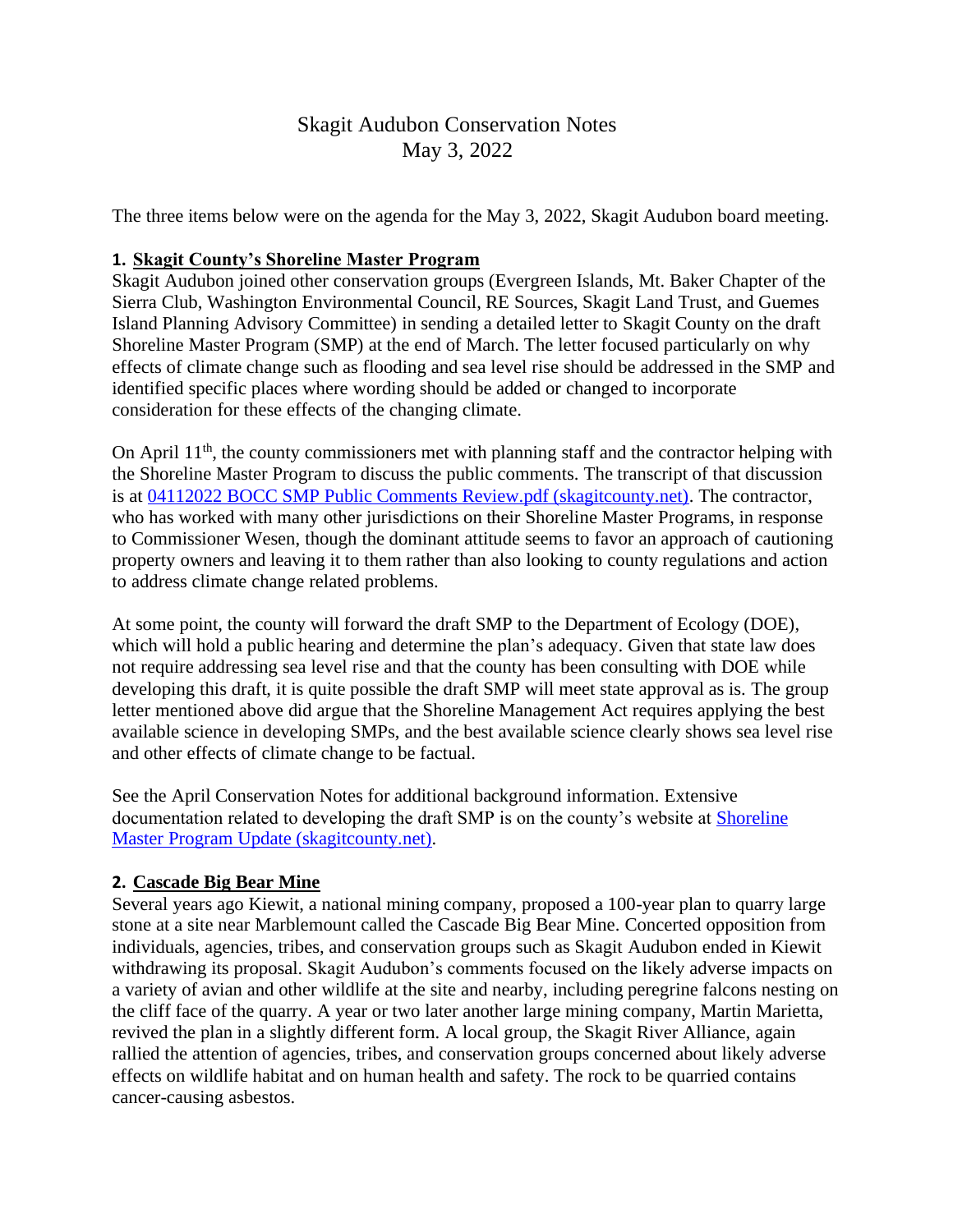The Department of Natural Resources (DNR), which issues mining permits, eventually made a "Determination of Significance" under the State Environmental Policy Act (SEPA), meaning that the project proponent would be required to complete a full environmental impact statement thoroughly analyzing the potential impacts of the mining project. Early in April, the proponent withdrew their application for a mining permit. As stated in a news release from the Skagit River Alliance:

"After reviewing the permit application materials, updates, and clarifications submitted by the applicant for the Cascade Big Bear mine proposal, DNR conducted an informal consultation process including input from affected tribes and agencies with subject matter expertise, including Northwest Clean Air Agency, Department of Ecology, and Washington Department of Fish & Wildlife. Based upon DNR's review of the application documents, and with consideration of the input received in DNR's consultation process, DNR issued an intended SEPA threshold Determination of Significance (DS) because DNR determined that "probable significant adverse environmental impacts" are likely to result from the proposed mining operation. …

"This Monday, April 4, 2022 the applicant informed DNR of their decision to withdraw their application.)"

The letter from the Northwest Clean Air Agency notably stated, in reference to the type of rock to be quarried:

"Shuksan Greenschist makeup includes approximately 25% actinolite, one of the 6 minerals regulated as asbestos in building materials, and is an amphibole, which is a group of asbestos minerals of highest risk for causing lung cancer and mesothelioma."

The letter noted the considerable challenges involved in safely quarrying this type of rock.

#### 3. **Opposing reconstruction of the upper Stehekin Valley Road in North Cascades National Park**

Cascade Pass in North Cascades National Park divides Skagit and Chelan Counties and the watersheds of the Cascade and Stehekin Rivers. Years ago, increasingly frequent and severe storm events destroyed portions of the single track upper Stehekin Valley Road. The few roads in the Stehekin watershed have no connection outside the Stehekin Valley, all access being by foot, horseback, float plane, or passenger ferry. The upper Stehekin Valley Road served solely as motorized access to trailheads along a former mine-to-market road. Fifty feet either side of the center line of the road is Congressionally designated wilderness (part of the Stephen Mather Wilderness). The trailheads are all accessible by trail. In 2006, the National Park Service determined that restoring the damaged road would cause unacceptable environmental damage. In the face of concerted attempts to force the National Park Service to rebuild the road, including changing the Wilderness boundary to accommodate a new route, various organizations, including Skagit Audubon, spoke out in opposition. In 2010 Skagit Audubon brought a proposed resolution before the Washington State Audubon Conservation Committee (WSACC) opposing Stehekin road reconstruction. The resolution was unanimously adopted by all the chapters present at WSACC's annual meeting.

This issue has been for the most part quiet until now with the recent arrival of a new Superintendent at North Cascades National Park. The Stehekin Valley is in the heart of the wild